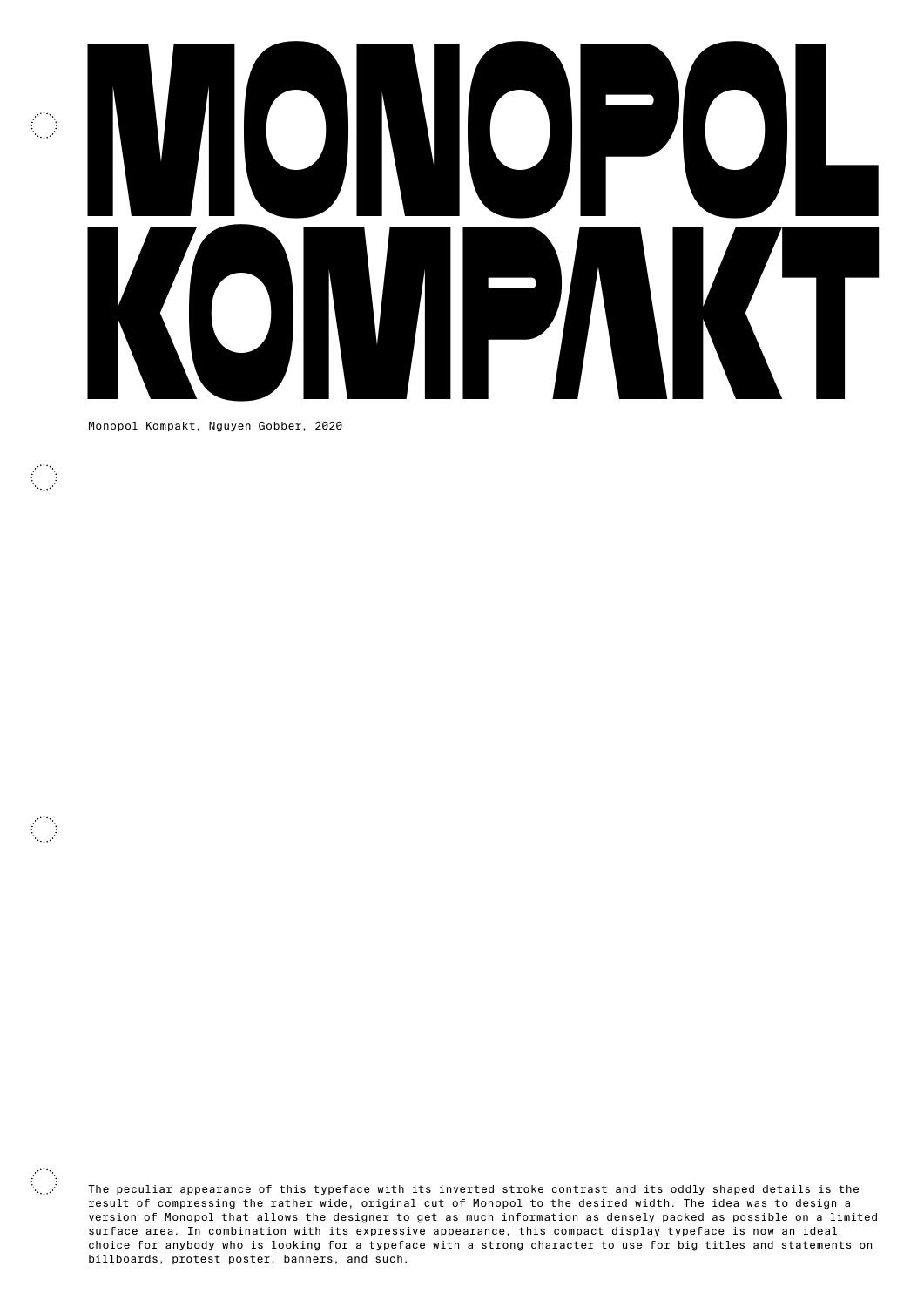### Once again, we encounter the phenomenon that typefaces – regardless of their optical legibility – trigger particular fee-LINGS ON THE PART OF REAders simply through their appearance, and can …

 $25$  Pt  $16$  Pt  $\overline{\phantom{a}}$ 

ONCE AGAIN, WE ENCOUN-<br>TER THE PHENOMENON THAT TYPEFACES — REGARD-<br>LESS OF THEIR OPTICAL legibility – trigger particular feelings on the **PART OF READERS SIMPLY<br>THROUGH THEIR APPEARAN-**CE, AND CAN HAVE A POSI-<br>TIVE OR NEGATIVE IMPACT. This seems to be pragmatic evidence to show that, over and above THEIR PRIMARY AND ESSEN-<br>TIAL TASK OF ACTING AS A visual means of …

Once again, we encounter the phenomenon that typefaces – regardless of their optical legibility – trigger particular feelings on the part of readers simply through their appearance, and can have a positive or negative impact. This seems to be pragmatic evidence to show that, over and above their primary and essential task of acting as a visual means of transport for language, typefaces are also able to communicate atmosphere. In this context, Spencer mentions analyses by Ovink and Zachrisson that reinforce this assumption. However, on the basis of an analysis of advertisements over a period of 50 years, Spencer believes 'that findings of congeniality may have little temporal stability, and such an examination supports Warde's view, that the choice of an appropriate typeface is a subconscious …

# 14580.25 € ZOO GRTM QUERELEN «Lyon» ↙��↔↕↗ AUF & Zu GOLIATH !?